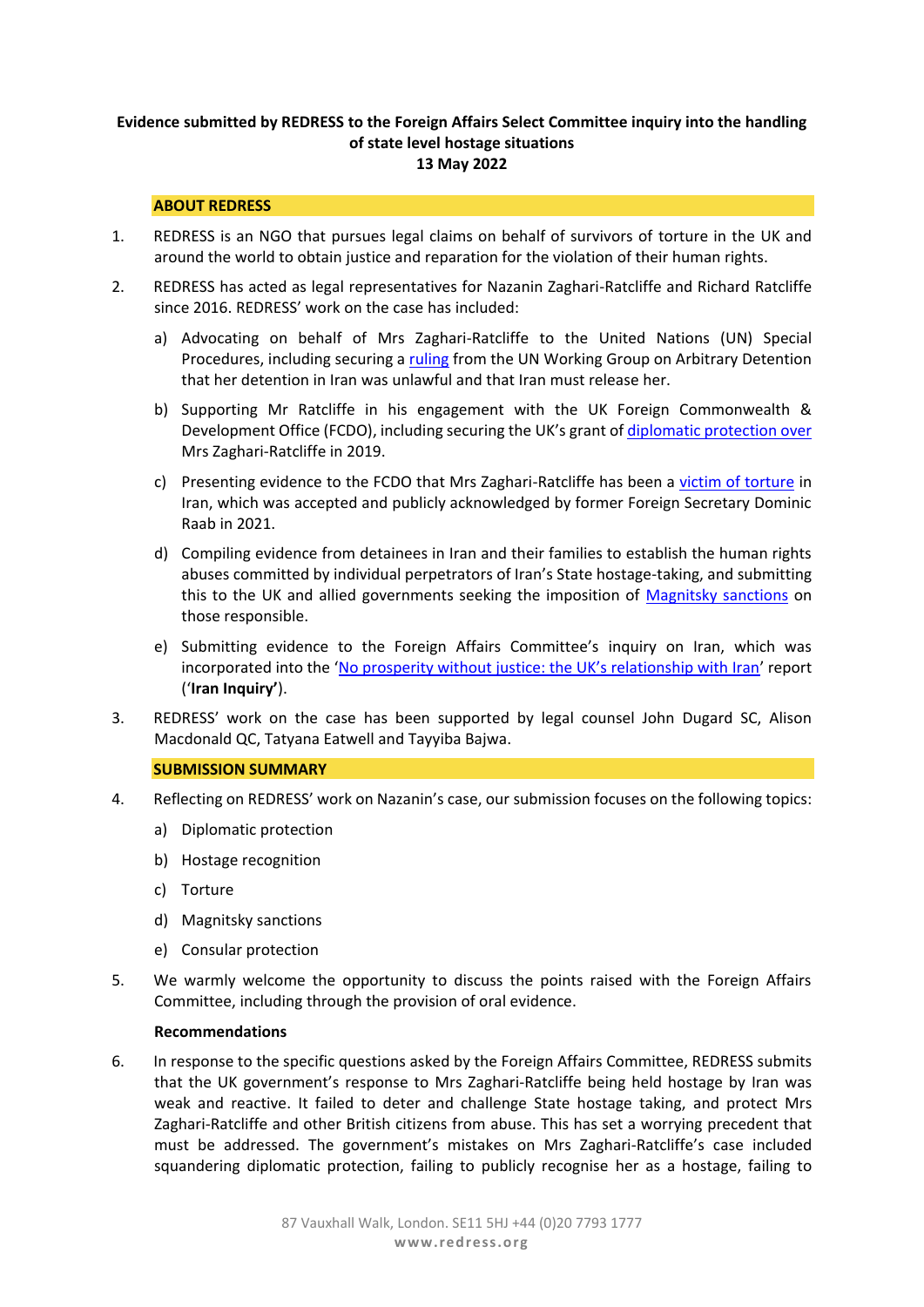robustly hold Iran accountable for torture, and failing to assert a right to consular access. FCDO advisers frequently adopted the most conservative and least-favourable interpretations of legal concepts such as diplomatic protection, hostage taking, and consular protection, which minimised the protections offered by international law. Addressing these failings will empower the government to take a more robust and proactive approach to State hostage taking, to deter this practice and better protect the UK's citizens abroad.

- 7. Moreover, the government should employ Magnitsky sanctions, the Declaration Against Arbitrary Detention in State-to-State Relations ('**Canada Declaration**'), and the Convention Against the Taking of Hostages 1979 ('**Hostage Convention**'), to undertake multilateral action to address State hostage taking.<sup>1</sup>
- 8. REDRESS recommends that:
	- a) The UK government should review and publish its policy for the grant of diplomatic protection and the exercise of such protection where it has been granted.
	- b) The UK government should call out State hostage taking for what it is.
	- c) The UK government should review and publish its internal policies on managing hostage cases and ensure they are applied in cases where individuals are detained by a State for diplomatic leverage.
	- d) The UK government should pass a law which establishes roles and procedures within the FCDO to address State hostage taking of UK nationals, similar to the Levinson Act in the US, including requiring transparent reporting to Parliament annually and establishing a Special Envoy for Hostage Affairs.
	- e) The UK government should lead a united international response to State hostage taking, including through:
		- Utilising the 'Partnership Action Plan' under the Canada Declaration;
		- Engaging the G7; and
		- The imposition of multilateral Magnitsky sanctions.
	- f) The UK government should review and publish its internal policies on protecting British nationals overseas from torture and ill-treatment, including ensuring the UK's international legal obligations are met.
	- g) There should be an independent external review of FCDO policies on protecting British nationals overseas from torture and ill-treatment and their effectiveness.
	- h) The UK government should be required to report to Parliament on the FCDO's handling of cases where a UK national is being or has been tortured overseas.
	- i) For countries where there is a risk of torture for British nationals, the UK government should explicitly refer to this risk in its travel advice.
	- j) The risk of torture of British citizens should be considered in FCDO assessments of human rights priority countries.
	- k) The UK government should impose Magnitsky sanctions to deter State hostage taking and hold perpetrators accountable. This should be done in coordination with allied States,

<sup>&</sup>lt;sup>1</sup> Available at: [https://www.international.gc.ca/world-monde/issues\\_development](about:blank)[enjeux\\_developpement/human\\_rights-droits\\_homme/arbitrary\\_detention](about:blank)detention arbitraire.aspx?lang=eng.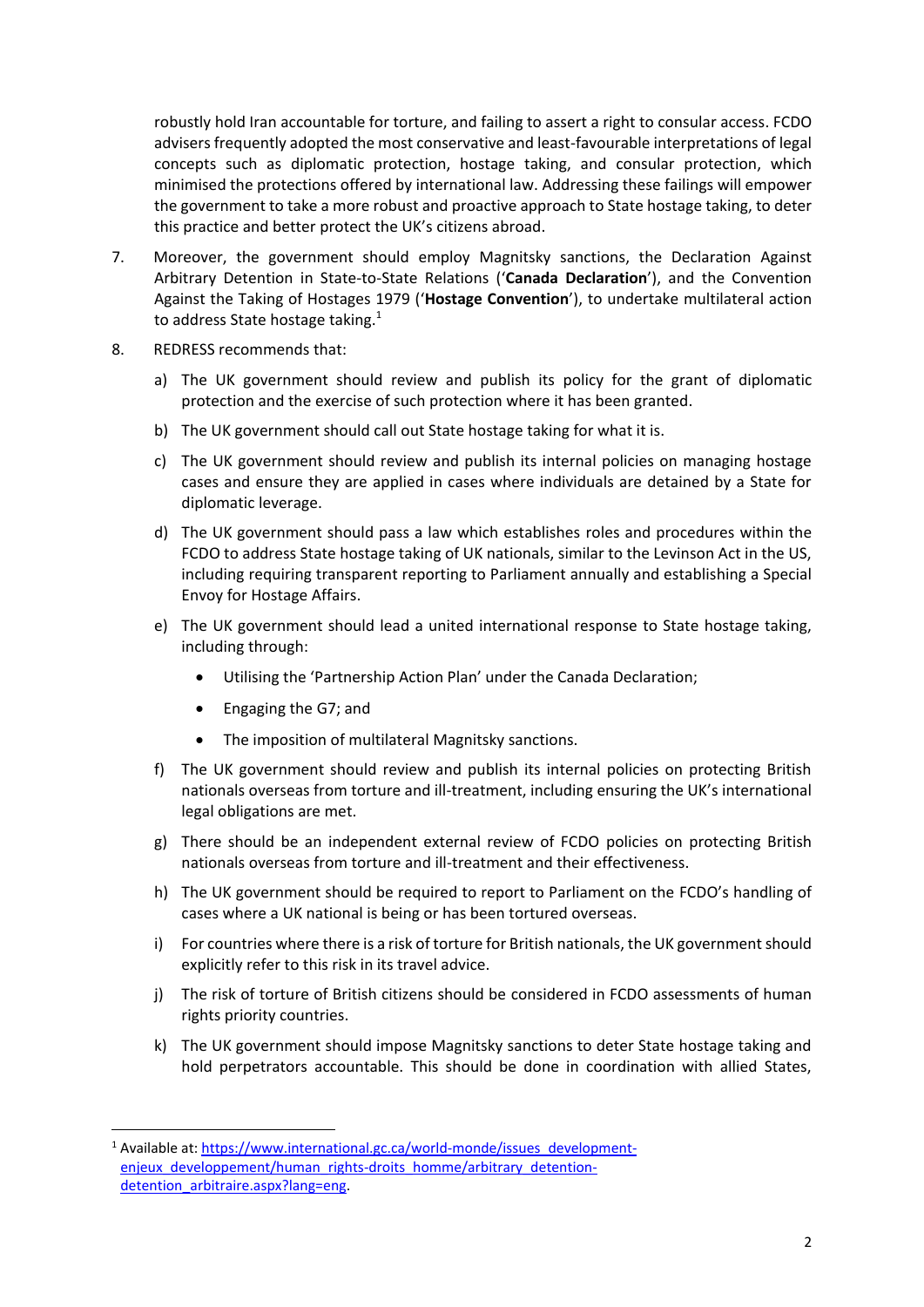recognising that sanctions have greater impact when imposed multilaterally, and should form part of the 'Partnership Action Plan' under the Canada Declaration.

- l) The UK government should be more robust in its provision of consular protection to British nationals detained overseas who have suffered, or are at risk of suffering, serious human rights violations, including asserting a right to consular access for British dual nationals under international law.
- m) A right to consular protection should be introduced into UK law.

### **DIPLOMATIC PROTECTION**

- 9. On 7 March 2019, then Foreign Secretary Jeremy Hunt granted Mrs Zaghari-Ratcliffe diplomatic protection.<sup>2</sup> Diplomatic protection deems that an injury to Mrs Zaghari-Ratcliffe is an injury to the UK itself, recognizes her predominant nationality as British, and provides an umbrella under which the government is empowered to take action to protect her.<sup>3</sup> Some of the steps that can be taken under diplomatic protection were outlined in the evidence REDRESS submitted to the Foreign Affairs Committee's Iran Inquiry (**Annex A**).<sup>4</sup> Granting diplomatic protection was envisaged as an "important diplomatic step,"<sup>5</sup> and it was hoped that this would mark a government shift from rhetoric to action in the protection of Mrs Zaghari-Ratcliffe.
- 10. Despite the initial commitment from the government to utilise diplomatic protection, since the change in foreign secretary in July 2019 the government has not taken action to follow through on this. The government has been unwilling or unable to account for what it has done with diplomatic protection since it was invoked (**Annex B**). This is reflected in government statements, which consistently cited and emphasised Mrs Zaghari-Ratcliffe's dual Iranian nationality and did not refer to her diplomatic protection status or predominant British nationality (**Annex B**). It is of particular concern that the government has blamed its inaction on Iran not recognising dual nationality.<sup>6</sup> The grant of diplomatic protection is not in any way dependent on another State's recognition or acceptance of the person's British nationality: its exercise lies within the mandate of the UK government and is governed by international law. It cannot be legally circumscribed by another State which takes an erroneous view of the law.
- 11. Diplomatic protection will never yield results if the government chooses not to use it, and tries to walk away from the fact that it was invoked. For the tool to be effective, the UK government should implement an effective strategy to utilise diplomatic protection, once it has decided to intervene on its citizen's behalf. In cases involving dual British nationals, it is important that the government makes clear the victim's predominant British nationality, and the application of international law.

<sup>&</sup>lt;sup>2</sup> UK Government, 'Foreign Secretary affords Nazanin Zaghari Ratcliffe diplomatic protection', 7 March 2019, available a[t https://www.gov.uk/government/news/foreign-secretary-affords-nazanin-zaghari-ratcliffe](about:blank)[diplomatic-protection.](about:blank)

<sup>&</sup>lt;sup>3</sup> 'Briefing: Diplomatic Protection of Nazanin Zaghari-Ratcliffe', March 2019, REDRESS, available at: [https://redress.org/wp-content/uploads/2019/03/2019.03.07-Briefing-Diplomatic-Protection-of-Nazanin-](about:blank)[Zaghari-Ratcliffe.pdf.](about:blank)

<sup>4</sup> Para. 13.

<sup>&</sup>lt;sup>5</sup> 'Foreign Secretary affords Nazanin Zaghari Ratcliffe diplomatic protection', UK Government, 7 March 2019, available at: https://www.gov.uk/government/news/foreign-secretary-affords-nazanin-zaghari-ratcliffediplomatic-protection.

<sup>6</sup> See, e.g., Hansard, Westminster Hall: Nazanin Zaghari-Ratcliffe, Vol 203, 16 November 2021, at Col216WH, available at: [https://hansard.parliament.uk/commons/2021-11-16/debates/36FFA89D-A2F4-4E04-8185-](about:blank) [1E167E0F489B/NazaninZaghari-Ratcliffe.](about:blank)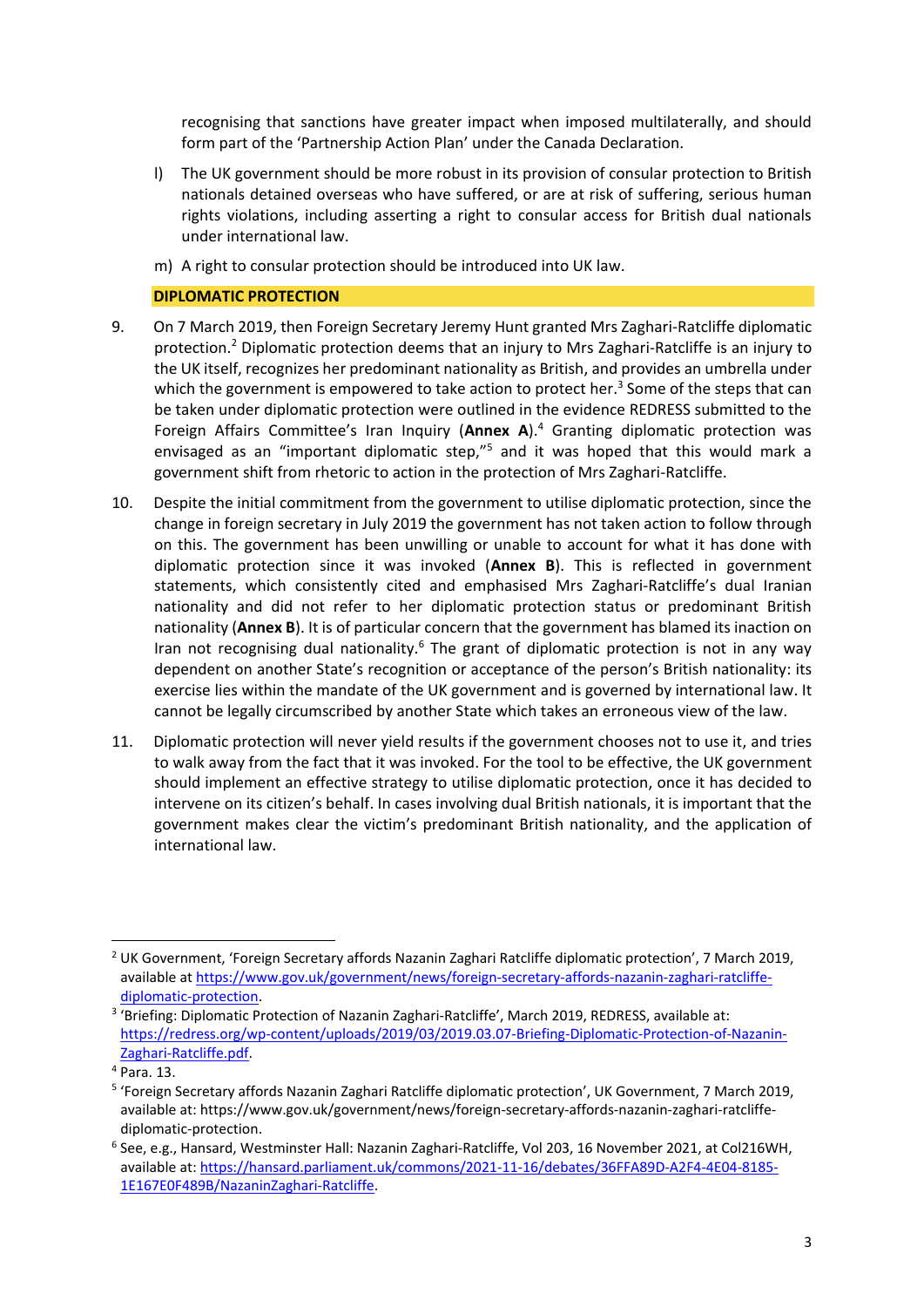- 12. The consequences of the government's failings on diplomatic protection in Mrs Zaghari-Ratcliffe's case have been put to the FCDO by Mr Ratcliffe and his legal team a number of times. They include:
	- a) Undermining the recognition of Mrs Zaghari-Ratcliffe's predominant British nationality.
	- b) Failing to protect Mrs Zaghari-Ratcliffe and others from further abuse.

More broadly:

- c) Undermining of the UK government's claims to protect its citizens.
- d) Hollowing-out and squandering of diplomatic protection as a tool of international diplomacy, undermining its future application.
- e) Emboldening Iran to continue its abuse, as the grant of diplomatic protection did not lead to more assertive action by the UK government or additional consequences for Iran.

## **Recommendations:**

13. **The UK government should review and publish its policy for the grant of diplomatic protection and the exercise of such protection where it has been granted. Special attention should be paid to the protection of dual nationals contained in Articles 6 and 7 of the 2006 International Law Commission Draft Articles on Diplomatic Protection. In this respect, the government should accept the test of predominant nationality contained in Article 7 of these Draft Articles, a course followed by Foreign Secretary Jeremy Hunt in the present case. This policy statement should also provide guidelines relating to the measures that may be taken to implement diplomatic protection in accordance with international law.**

### **HOSTAGE RECOGNITION**

- 14. Since 2018, Mrs Zaghari-Ratcliffe, Mr Ratcliffe, and their legal team consistently requested that the FCDO recognise that Mrs Zaghari-Ratcliffe and other British nationals arbitrarily detained for diplomatic leverage were (and in the case of others who remain in detention, still are) hostages. Doing so is critical to protecting the victims, holding Iran to account, and ensuring that the UK government is equipped to adequately support victims and their families.
- 15. REDRESS has commissioned legal opinions to establish that Mrs Zaghari-Ratcliffe, during her detention, fell within the definition of 'hostage' under the Hostages Convention and UK domestic law (**Annexes C and D**). Accordingly, it would be legally accurate to describe Mrs Zaghari-Ratcliffe as a hostage during her detention in Iran. We note that REDRESS and counsel do not agree with the FCDO's interpretation that State hostage taking falls outside the parameters of the Hostages Convention, as it was designed for individual hostage takers rather than State-backed actors.<sup>7</sup> As noted in the counsel Opinion, and as interpreted in US courts, the Convention applies to "any person" which refers to all persons, including State officials and persons acting on behalf of the State.<sup>8</sup>
- 16. Mr Ratcliffe and his legal team have reiterated to the FCDO the impacts of their failure to recognise Mrs Zaghari-Ratcliffe as a hostage (**Annex E**). These include:
	- a) Failing to adequately support victims and their families. Failing to diagnose the situation as hostage-taking from the outset means that the FCDO is not equipped to manage the situation effectively. Moreover, treating hostage cases as regular consular cases misleads victims and their families, suggesting that they await the outcome of legal processes that

 $7$  'No prosperity without justice: the UK's relationship with Iran', FAC, 16 December 2020, para.59, available at: [https://publications.parliament.uk/pa/cm5801/cmselect/cmfaff/415/41502.htm.](https://publications.parliament.uk/pa/cm5801/cmselect/cmfaff/415/41502.htm) 

<sup>8</sup> Annex C, para.12.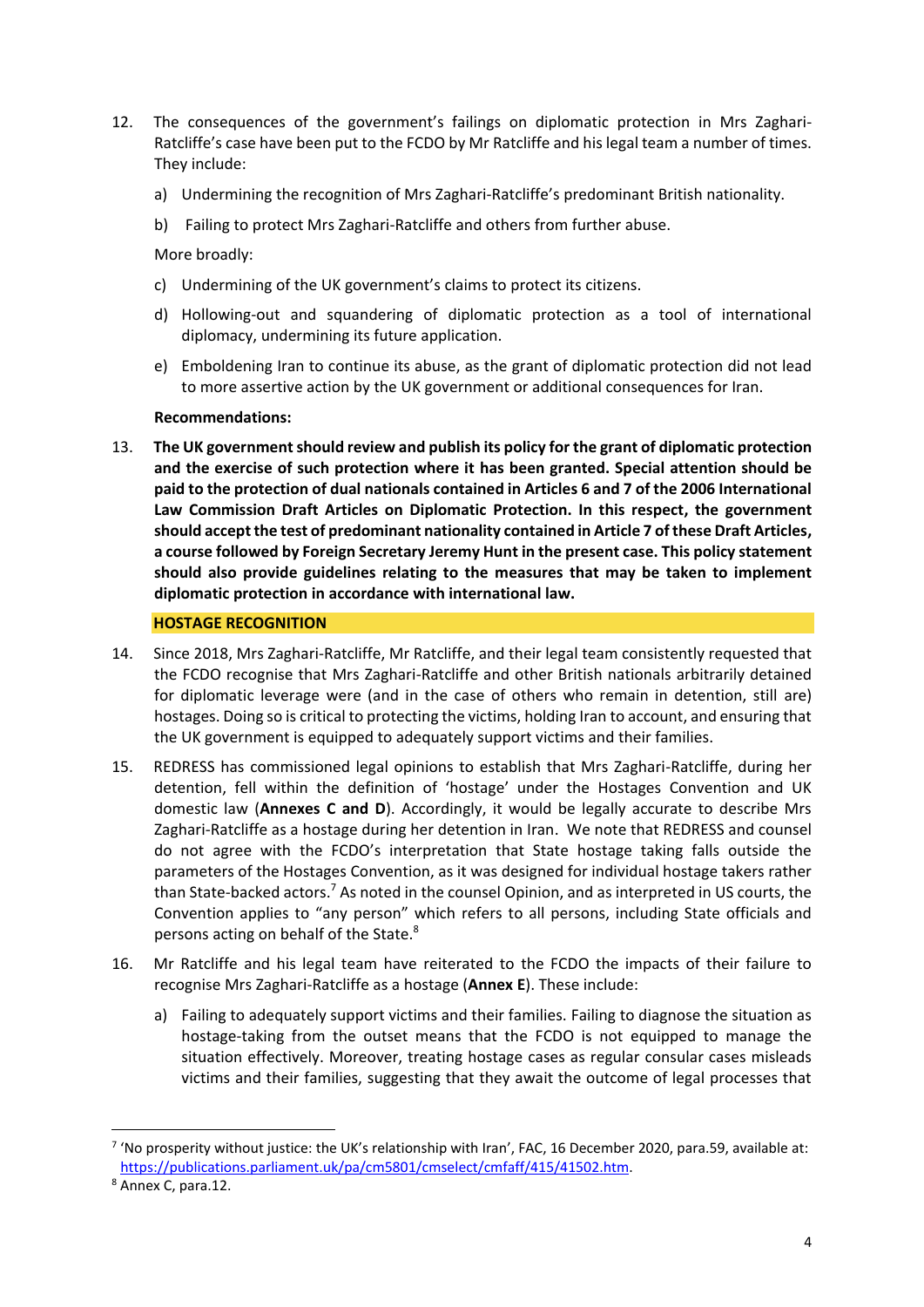the UK government knows are spurious. This is cruel where, in reality, the victim's release is entirely contingent on negotiations between the involved States.

- b) Emboldening Iran's hostage taking practice. Declining to recognise that Mrs Zaghari-Ratcliffe was a hostage implied that the UK accepted the purported judicial and administrative decisions taken by Iranian authorities, effectively conferring legitimacy on fictitious legal proceedings. It suggested that the UK will prioritise diplomatic niceties over upholding international human rights and protecting its citizens. Moreover, recognising that Mrs Zaghari-Ratcliffe was held hostage by Iran because of her British nationality would have made it harder for Iran to maintain its position of denying her consular access as a dual national.
- c) Enabling victim-blaming. Victims are tainted with the presumption, in both Iran and the UK, that they must have done something wrong in order to be detained, and have to campaign tirelessly for their innocence to be acknowledged in the political and public realms. $9$ Referring to Mrs Zaghari-Ratcliffe and others as 'hostages' challenges Iran's false allegations, making it clear that the victims are innocent pawns of Iran's unlawful acts, and thereby guards against victim-blaming.
- d) Undermining accountability for hostage taking. Declining to recognise Iran's acts as hostage taking means the UK cannot hold Iran to account for its obligations under the Hostages Convention,<sup>10</sup> thereby failing to deter hostage taking.
- e) Limiting opportunities to address the issue through effective law and policy. For example, the US, which recognises such acts as State hostage-taking, has enacted the Robert Levinson Hostage Recovery and Hostage-Taking Accountability Act, which empowers the federal government to challenge the taking of its nationals hostage, and has appointed a Special Presidential Envoy on Hostage Affairs and a Hostage Fusion Cell for coordinating across government sectors. The UK does not have equivalent structures.
- 17. In its Iran Inquiry, the Foreign Affairs Committee came to the conclusion that:

"Calling 'State Hostage Taking' out for what it is and taking the lead in shaping a united international response would help yield additional tools to counter this behaviour." REDRESS supports this position.

## **Recommendations:**

- 18. **The UK government should call out State hostage taking for what it is.**
- 19. **The UK government should review and publish its internal policies on managing hostage cases and ensure they are applied in cases where individuals are detained by a State for diplomatic leverage.**
- 20. **The UK government should pass a law which establishes roles and procedures within the FCDO to address State hostage taking of UK nationals, similar to the Levinson Act in the US, including requiring transparent reporting to Parliament annually and establishing a Special Envoy for Hostage Affairs.**
- 21. **The UK government should lead a united international response to State hostage taking, including through:**

<sup>9</sup> As occurred following the comments made by then Foreign Secretary Boris Johnson in Parliament in November 2017, see A. Bienkov, 'Iranian state TV welcomes Boris Johnson's 'unintended confession' over Nazanin Zaghari-Ratcliffe', Insider, 9 November 2017, available at: [https://www.businessinsider.com/iranian](https://www.businessinsider.com/iranian-state-television-boris-johnson-nazanin-zaghari-ratcliffe-2017-11?r=US&IR=T)[state-television-boris-johnson-nazanin-zaghari-ratcliffe-2017-11?r=US&IR=T.](https://www.businessinsider.com/iranian-state-television-boris-johnson-nazanin-zaghari-ratcliffe-2017-11?r=US&IR=T)

<sup>&</sup>lt;sup>10</sup> Iran acceded to the Hostages Convention on 20 November 2006.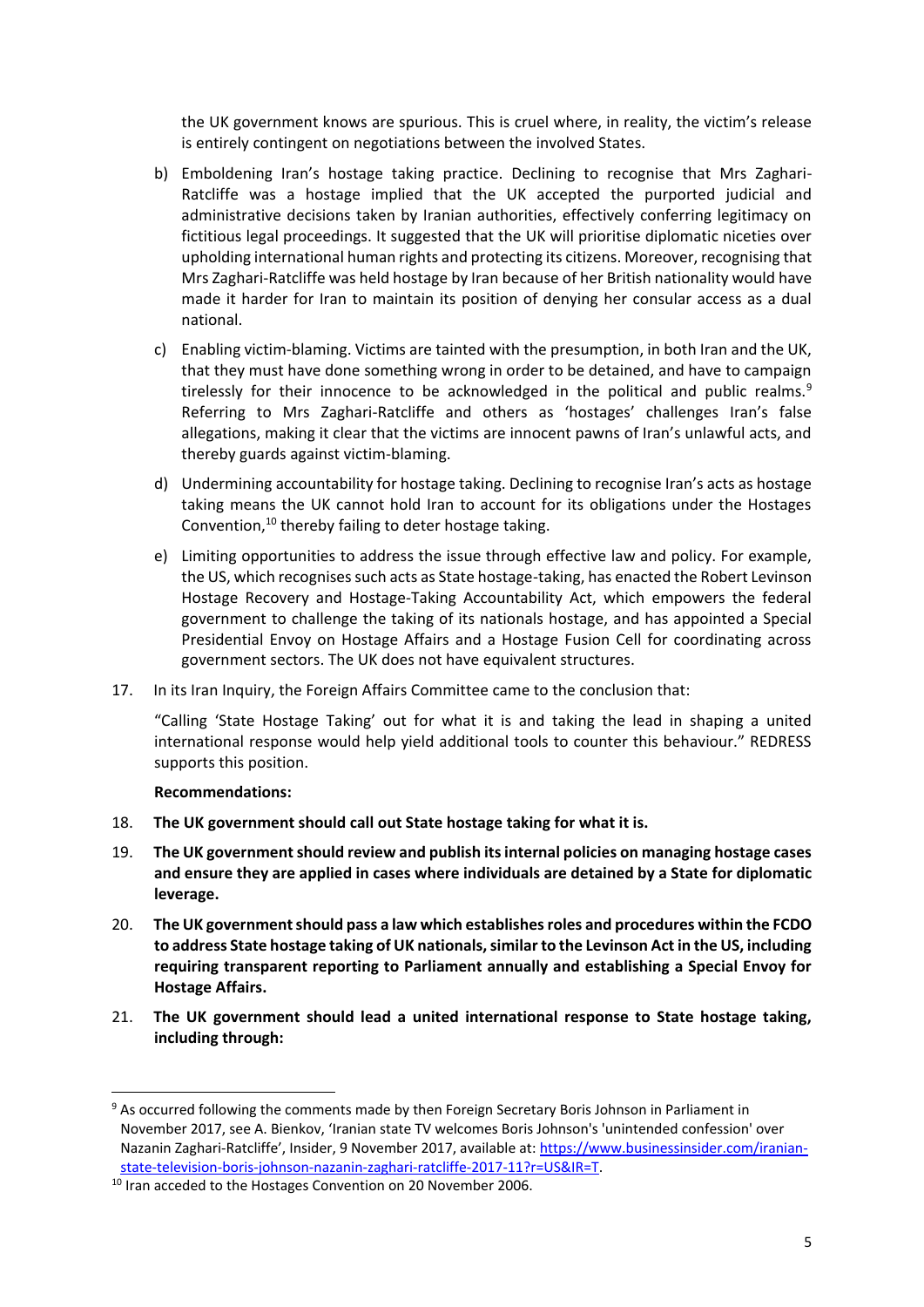- **a) Utilising the 'Partnership Action Plan' under the Canada Declaration;**
- **b) Engaging the G7; and**
- **c) The imposition of multilateral Magnitsky sanctions.**

# **TORTURE**

- 22. The absolute prohibition on torture has attained the status of *jus cogens* under international law, giving rise to an obligation for all States to take action against those who commit torture. The use of torture is integral to hostage situations, whereby severe suffering is inflicted on the victim by the host State in order to exert pressure on the home State. Accordingly, protection from torture is critical in State hostage situations. While she was detained in Iran, Mrs Zaghari-Ratcliffe was held in solitary confinement for more than eight months, kept in inhumane conditions of detention, subject to coercive interrogations, denied necessary medical treatment and denied contact with family members and British consular staff. The severe suffering inflicted on her by Iran to exercise diplomatic leverage over the UK clearly constitutes torture as defined by the Convention Against Torture. There is a concern that the UK government contributed to this suffering when it put pressure on Mrs Zaghari-Ratcliffe to sign a false confession before she was allowed to board the plane home to the UK in March 2022.
- 23. Mrs Zaghari-Ratcliffe's family first raised allegations of torture with the FCDO in 2017. However, it was not until May 2021, following REDRESS' submission to the FCDO of a medical report as evidence of Mrs Zaghari-Ratcliffe's severe suffering, that the former Foreign Secretary Dominic Raab acknowledged that she had been a victim of torture.<sup>11</sup> It is concerning that the UK government's acknowledgement that Mrs Zaghari-Ratcliffe was a victim of torture only took place after a significant amount of advocacy from Mrs Zaghari-Ratcliffe's family and legal team. The Foreign Secretary's statement has been the UK government's only public acknowledgement of Iran's torture of Mrs Zaghari-Ratcliffe. Since that time, the government has retreated from this position, referring in general to her 'ordeal' or 'cruel and inhumane treatment,' but has neglected to use the term 'torture'.
- 24. Following the recognition of torture by the former Foreign Secretary, Mr Ratcliffe and his legal team consistently followed up with FCDO officials, asking what steps the government had taken to raise the allegation of torture with Iran to hold them to account in relation to their obligations under international law.<sup>12</sup> The government continued to stall on this point, initially saying that they were waiting on negotiations with Iran. After significant prompting by Mr Ratcliffe and his team, the government stated that it would need to confirm with Mrs Zaghari-Ratcliffe her consent to raise the matter with the Iranians. Following this, we were informed that they eventually raised it with Iran's Ministry of Foreign Affairs and requested an investigation. The Iranians responded that it would be unhelpful for negotiations for them to ask the judiciary to investigate. The FCDO continued to express a reluctance to push for an investigation to avoid escalating the situation, and appeared to avoid making any plans for what steps would be taken if Iran did not respond to the request.
- 25. In other cases of British nationals arbitrarily detained overseas, families have had similar experiences of the UK government's reluctance and failure to act to prevent and seek

<sup>&</sup>lt;sup>11</sup> 'Nazanin Zaghari-Ratcliffe: Iran treatment 'amounts to torture', says Dominic Raab', 2 May 2021, BBC News, available at: [https://www.bbc.co.uk/news/uk-56963590.](about:blank)

 $12$  Although Iran is not a party to the Convention against Torture and Other Cruel, Inhuman or Degrading Treatment or Punishment, the absolute prohibition on torture is widely recognised as having attained jus cogens status, giving rise to an obligation for all States to take action against those who commit torture. Iran is also party to the International Covenant on Civil and Political Rights, which states that no one shall be subject to torture.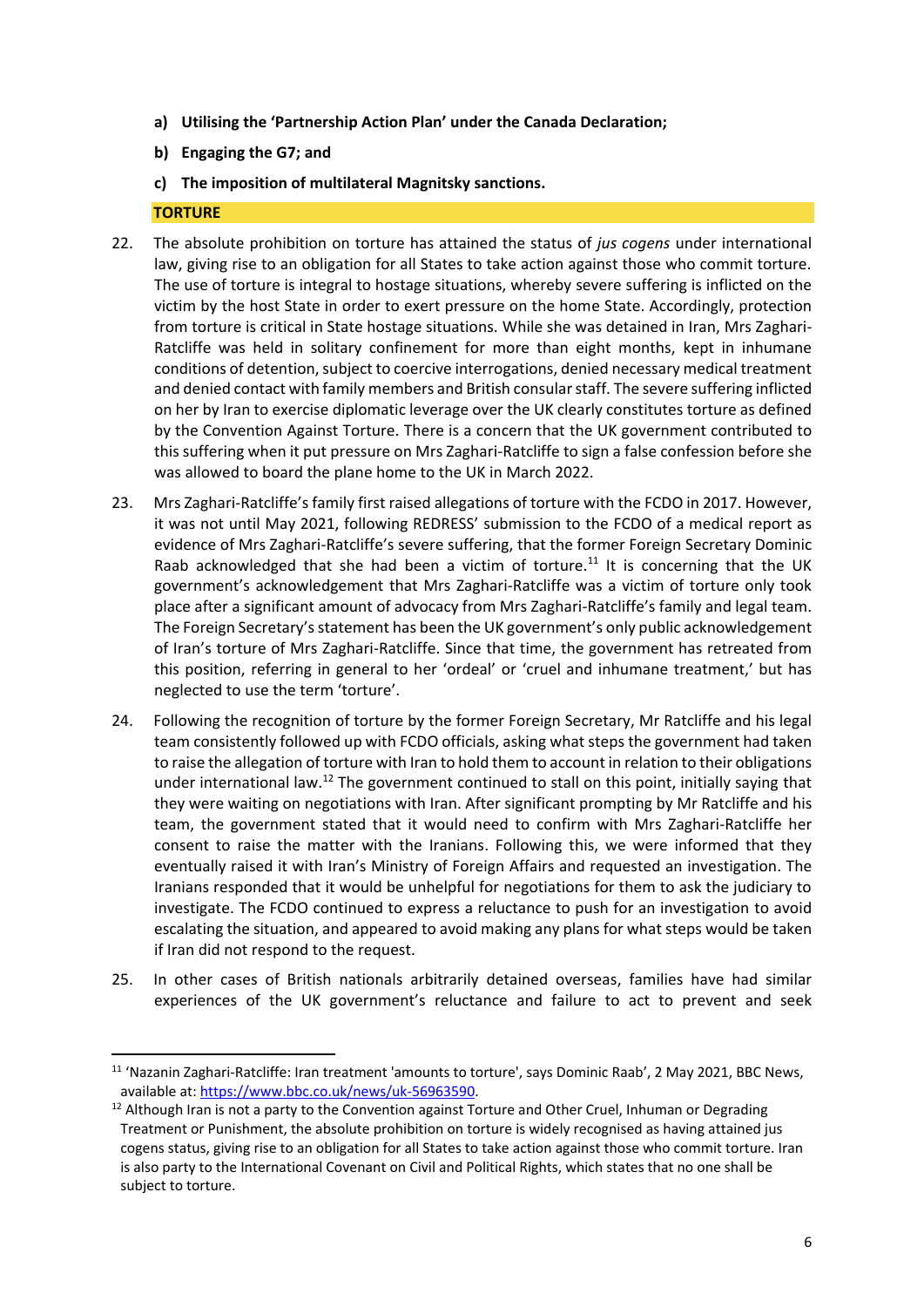accountability for torture.<sup>13</sup> In the case of Jagtar Singh Johal, a British sole national tortured by police in India, FCDO officials would only raise the allegations of torture with Indian authorities once they had sought consent from him directly, which took two to three months. The government does not appear to have a strategy to address torture beyond this point, appearing to continue stalling and avoiding the matter, and it has not been able to obtain an independent medical examination despite requests from the family.

- 26. Not only did the government fail to protect Mrs Zaghari-Ratcliffe from torture and ill-treatment, there is a concern that it contributed to it. On 14 March 2022, Mrs Zaghari-Ratcliffe was summoned by Iranian officials. When she refused to go, the British Ambassador insisted she should, drove her to the Iranian Revolutionary Guard ('**IRGC**') offices and waited outside for several hours while IRGC officials pressured her to sign a false confession, which included blank sections where additional charges could be added, as well as undertakings not to criticise Iran. On 16 April 2022, Mrs Zaghari-Ratcliffe was again presented with a false confession to sign at Tehran airport in the presence of her interrogator from her early days in prison. When she refused to sign it, she was told by an FCDO representative that she had to sign it to be allowed to leave the country. This forced confession was filmed by the Iranians.
- 27. This process caused Mrs Zaghari-Ratcliffe further trauma, building on years of severe psychological harm inflicted on her by Iranian officials, including in the form of coercive interrogations, fictitious charges and propaganda, and false promises of release, as well as previous attempts by the Iranians to make her sign false confessions, which she had resisted up to this point. Forcing Mrs Zaghari-Ratcliffe to undertake an action under the threat of resumption of prior acts of torture (i.e. remaining trapped in Iran and the risk of returning to prison) can itself amount to an act of torture.<sup>14</sup> The false confession was designed to, and did, cause her severe trauma and anxiety. The UK government's involvement in the further infliction of mental harm is of grave concern. This should be taken into account in a review of government policy on protecting British nationals overseas to ensure this does not become part of UK practice and other victims are not put in the same position.
- 28. The UK government failing to properly acknowledge and challenge torture:
	- a) Has exposed Mrs Zaghari-Ratcliffe and other British citizens to further abuse.
	- b) Emboldens Iran to continue its abuse in the knowledge that there will be no real consequences. This was evident in Iran's treatment of Morad Tahbaz, who was returned to Evin Prison two days after the UK government reported that it had secured his release on furlough.<sup>15</sup>
	- c) Indicates that the UK government will not prioritise the protection of human rights over diplomacy, and undermines its 'force for good in the world' agenda.
	- d) Contradicts its own internal policies and guidelines, as well as international law (**Annex F**).<sup>16</sup>

<sup>&</sup>lt;sup>13</sup> See REDRESS case page on Jagtar Singh Johal, available at[: https://redress.org/casework/jagtar-singh-johal/.](about:blank) <sup>14</sup> European Court of Human Rights, Case of Husayn (Abu Zubaydah) v. Poland, Judgement, 24 July 2014, para. 511, available at: [http://hudoc.echr.coe.int/eng?i=001-146047.](http://hudoc.echr.coe.int/eng?i=001-146047)

<sup>&</sup>lt;sup>15</sup> 'Morad Tahbaz: Daughter of Iran detainee holds protest', BBC News, 13 April 2022, available at: https://www.bbc.co.uk/news/uk-england-london-61099820

<sup>&</sup>lt;sup>16</sup> The latest versions of the FCDO's internal policies governing how its staff should respond to allegations of torture overseas are not publicly available. However, previous versions are available online, which we trust inform the current internal policy. See, e.g[. https://www.gov.uk/government/news/fco-publishes-guidance](about:blank)[on-reporting-torture-overseas;](about:blank)

[https://assets.publishing.service.gov.uk/government/uploads/system/uploads/attachment\\_data/file/105139](about:blank) [1/FCDO\\_Support\\_for\\_British\\_Nationals\\_abroad\\_a\\_guide.pdf;](about:blank)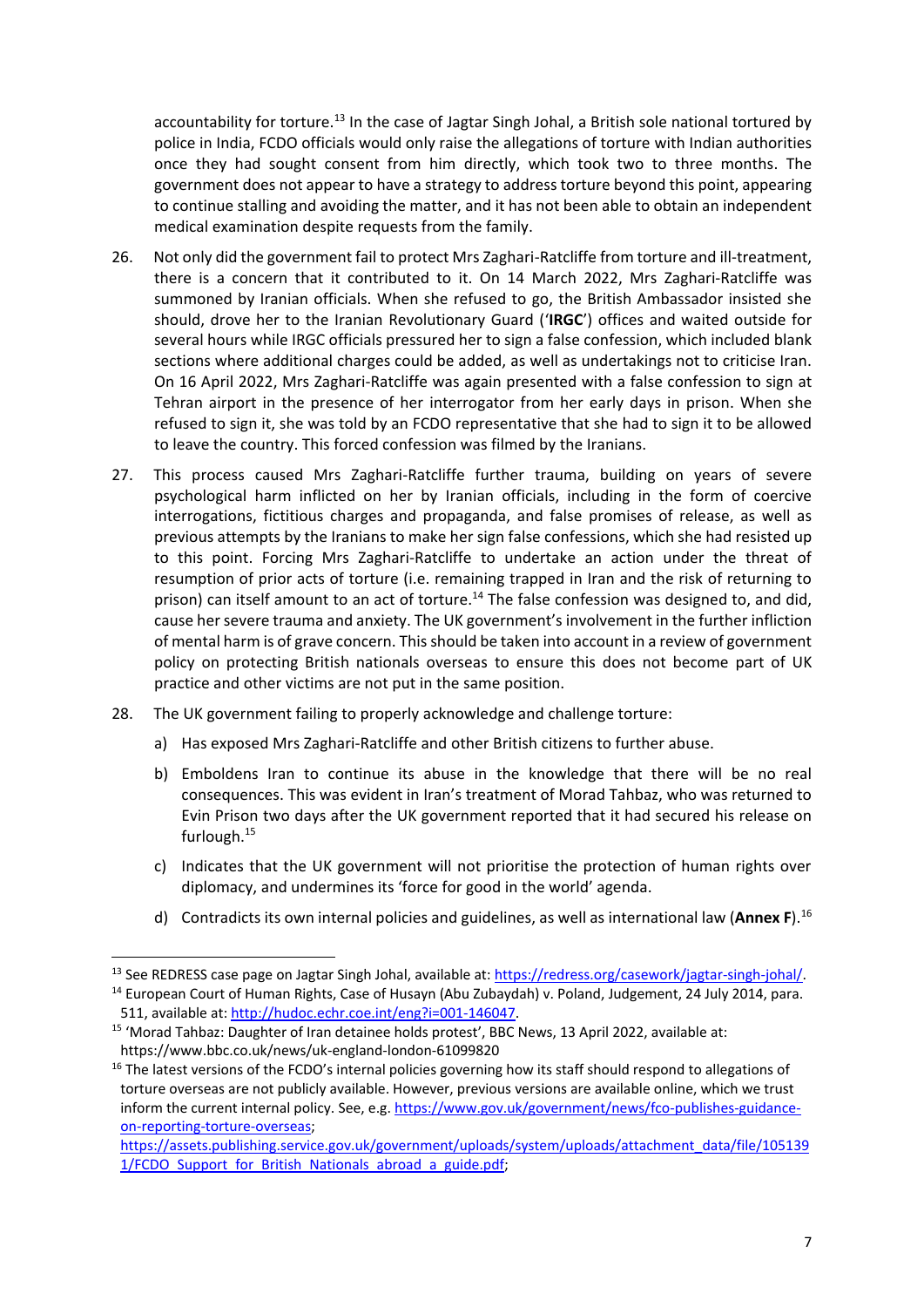**Recommendations:**

- 29. **The UK government should review and publish its internal policies on protecting British nationals overseas from torture and ill-treatment, including ensuring the UK's international legal obligations are met.**
- 30. **There should be an independent external review of FCDO torture policies on protecting British nationals overseas from torture and ill-treatment and their effectiveness. The UK government should be required to report to Parliament on the FCDO's handling of cases where a UK national is being or has been tortured overseas.**
- 31. **For countries where there is a risk of torture for British nationals, the UK government should explicitly refer to this risk in its travel advice.**
- 32. **The risk of torture of British citizens should be considered in FCDO assessments of human rights priority countries.**

## **MAGNITSKY SANCTIONS**

- 33. In 2021, REDRESS and the Free Nazanin Campaign submitted a dossier of evidence to Foreign Secretary Liz Truss seeking the imposition of Magnitsky sanctions on ten Iranian officials involved in Iran's hostage taking. $17$
- 34. Targeted sanctions can be an effective deterrent and trigger behavioural change.<sup>18</sup> In the absence of other forms of accountability, they are also hugely important to victims and their families in the pursuit of justice. Imposing a personal cost on perpetrators would help to address the problem of impunity and directly challenge State hostage taking.
- 35. In the Foreign Affairs Committee's Iran Inquiry, it concluded that:

"The time has come for a more robust approach. For its next round of Magnitsky-style sanctions, we recommend that the FCDO prioritises building watertight cases against human rights abusers based in Iran or acting for it abroad, including those involved in the arbitrary detention of UK and dual nationals."

36. However, there is no indication from the FCDO that the government will act on the evidence presented by REDRESS and the Free Nazanin Campaign. This is despite former Foreign Secretary Dominic Raab stating to Mr Ratcliffe that he had asked his team to prepare options for sanctions and that he would welcome our file and be prepared to act on it. Following the rejection of Mrs Zaghari-Ratcliffe's appeal on the second case in October 2021, Mr Ratcliffe asked the Foreign Secretary to respond by imposing Magnitsky sanctions and recognising Mrs Zaghari-Ratcliffe as a hostage. When she declined to do so, Mr Ratcliffe went on hunger strike to protest the UK government's inaction and his wife's ongoing detention in Iran.

## **Recommendation:**

37. **The UK government should impose Magnitsky sanctions to deter hostage taking and hold perpetrators accountable. This should be done in coordination with allied States, recognising that sanctions have greater impact when imposed multilaterally, and should form part of the 'Partnership Action Plan' under the Canada Declaration.**

[https://www.gov.uk/government/publications/arrest-or-detention/arrested-abroad-advice-for-british](about:blank)[nationals.](about:blank)

<sup>&</sup>lt;sup>17</sup> 'The Free Nazanin Campaign and REDRESS Call for Magnitsky Sanctions on Perpetrators of Iran's Hostagetaking', REDRESS, 19 September 2021, available at: [https://redress.org/news/the-free-nazanin-campaign](https://redress.org/news/the-free-nazanin-campaign-and-redress-call-for-magnitsky-sanctions-on-perpetrators-of-irans-hostage-taking/)[and-redress-call-for-magnitsky-sanctions-on-perpetrators-of-irans-hostage-taking/.](https://redress.org/news/the-free-nazanin-campaign-and-redress-call-for-magnitsky-sanctions-on-perpetrators-of-irans-hostage-taking/)

<sup>&</sup>lt;sup>18</sup> Economist, "How sanctions really can improve respect for human rights", 29 January 2022, available at: [https://www.economist.com/asia/2022/01/29/how-sanctions-really-can-improve-respect-for-human-rights](about:blank)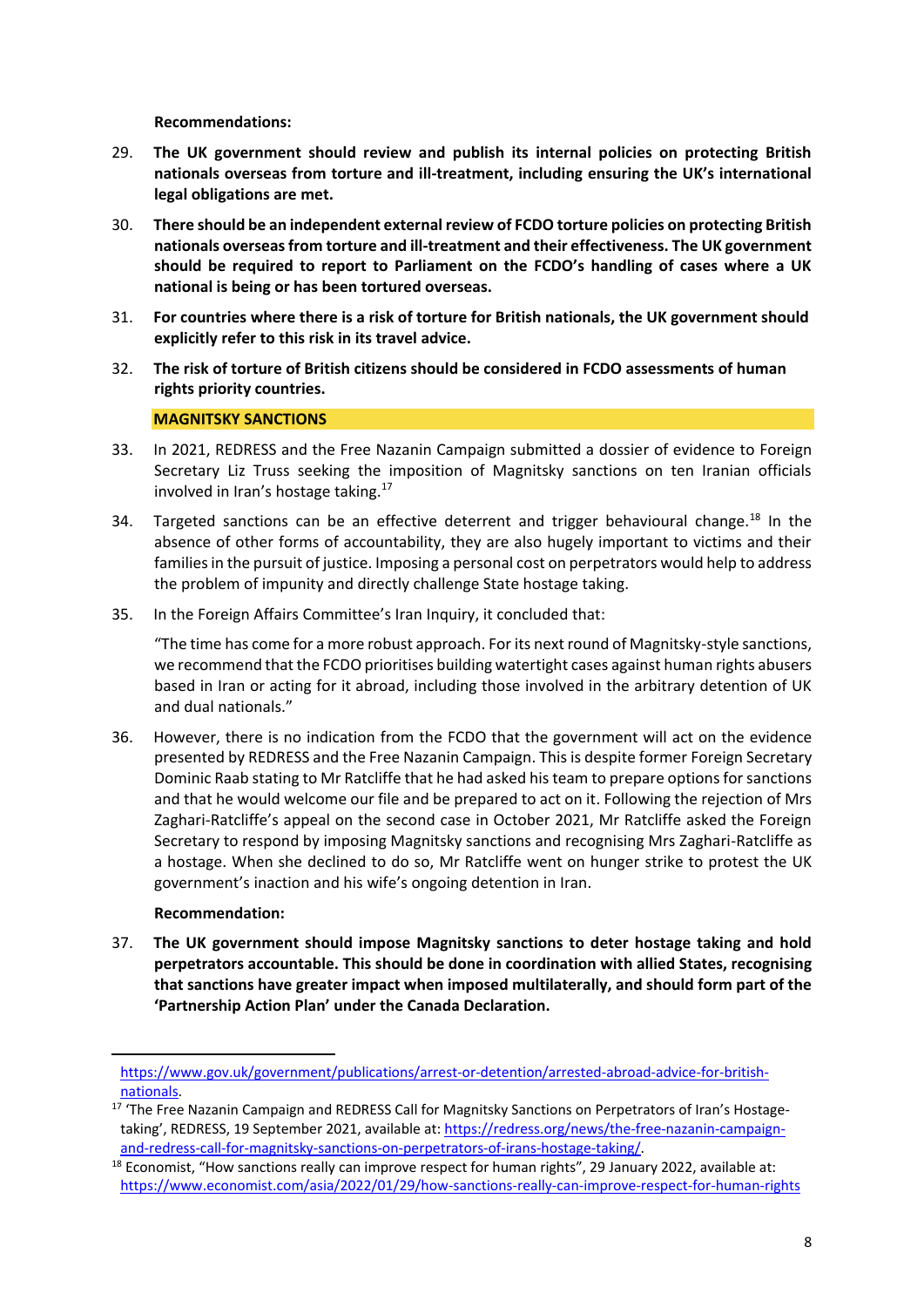#### **CONSULAR PROTECTION**

- 38. Consular protection is critical to protecting victims of arbitrary detention from further abuse by ensuring regular checks on their health and well-being, and conditions of detention. It also provides crucial practical and psychological assistance. Practical assistance may take the form of legal advice, funds to buy basic necessities in prison, and communication with the outside world. Psychologically, for victims, knowing that the UK government is nearby and is actively involved in their case and monitoring the situation gives them some hope that they are being protected and that their release is a priority.
- 39. According to the UK government, its provision of consular protection to British citizens overseas is a discretionary matter that does not attract any legal obligations, even where the detainee is a victim of or at risk of torture, is being held hostage, or has diplomatic protection.<sup>19</sup> REDRESS has advocated for current UK law to be amended to introduce a right to consular protection for all UK nationals. 20
- 40. Dual nationals like Mrs Zaghari-Ratcliffe are particularly vulnerable. In Mrs Zaghari-Ratcliffe's case, Iran claimed not to recognise her British nationality, and purported to use this to deny the UK consular access to her. The irony is that in cases of State hostage taking, the victim's foreign nationality will often be the reason why they are detained in the first place.
- 41. In Mrs Zaghari-Ratcliffe's case, the UK government deferred to Iran's position on consular access. The UK government 'requested' consular access, but, despite repeated requests from Mr Ratcliffe and the legal team, they did not 'assert' to Iran a right to consular access under international law. In addition, Mr Ratcliffe and his team requested that UK government officials attend Mrs Zaghari-Ratcliffe's court hearings in person and ask to be allowed into the court room, and if not, to wait outside. Having UK representation waiting outside the courtroom during Mrs Zaghari-Ratcliffe's hearings would have brought her invaluable comfort, and would have sent a message to the Iranians that the UK was monitoring the situation and protecting her. However, the government declined to do this. By comparison, REDRESS understands that other States, such as Germany, have attended the trials in Iran of their nationals, including dualnational citizens.
- 42. Other British nationals detained overseas have reported similar concerns with British consular protection. In the case of Jagtar Singh Johal, despite there being no restrictions by India on the UK government's attendance, FCDO officials only attended his trials following requests from the family to do so. The family reports that, when it occurred, it was helpful to have FCDO representation at the hearings. In the case of Nicholas Tuffney, a British national who suffered cruel, inhuman and degrading treatment while detained in Panama, the Parliamentary and Health Service Ombudsman found that the FCDO's actions were not consistent with expectations of relevant guidance.<sup>21</sup>
- 43. REDRESS and the Ratcliffe family have been deeply concerned by the UK government's acquiescence to the Iranian position on consular access, their failure to proactively protect their citizen, and the impact this has on British hostages. The government's inaction is particularly concerning where the UK decided to exercise diplomatic protection on the victim's behalf, integral to which is recognition of the victims predominant British nationality.

<sup>&</sup>lt;sup>19</sup> Catherine Philip, 'Britons overseas have no right to our help, says Foreign Office', the Times, 28 December 2020, available at: [https://www.thetimes.co.uk/article/britons-overseas-have-no-right-to-our-help-says](about:blank)[foreign-office-99gscp5kt.](about:blank)

<sup>&</sup>lt;sup>20</sup> 'Beyond Discretion: The protection of British nationals abroad from torture and ill-treatment', REDRESS, January 2018, available at[: https://redress.org/wp-content/uploads/2018/01/3CADP-Report\\_FINAL.pdf.](about:blank)

<sup>&</sup>lt;sup>21</sup> Report by the Parliamentary Ombudsman, 28 October 2019, available at[: https://redress.org/wp](https://redress.org/wp-content/uploads/2018/10/2019-10-28-Tuffney-PHSO-report_Redacted.pdf)[content/uploads/2018/10/2019-10-28-Tuffney-PHSO-report\\_Redacted.pdf.](https://redress.org/wp-content/uploads/2018/10/2019-10-28-Tuffney-PHSO-report_Redacted.pdf)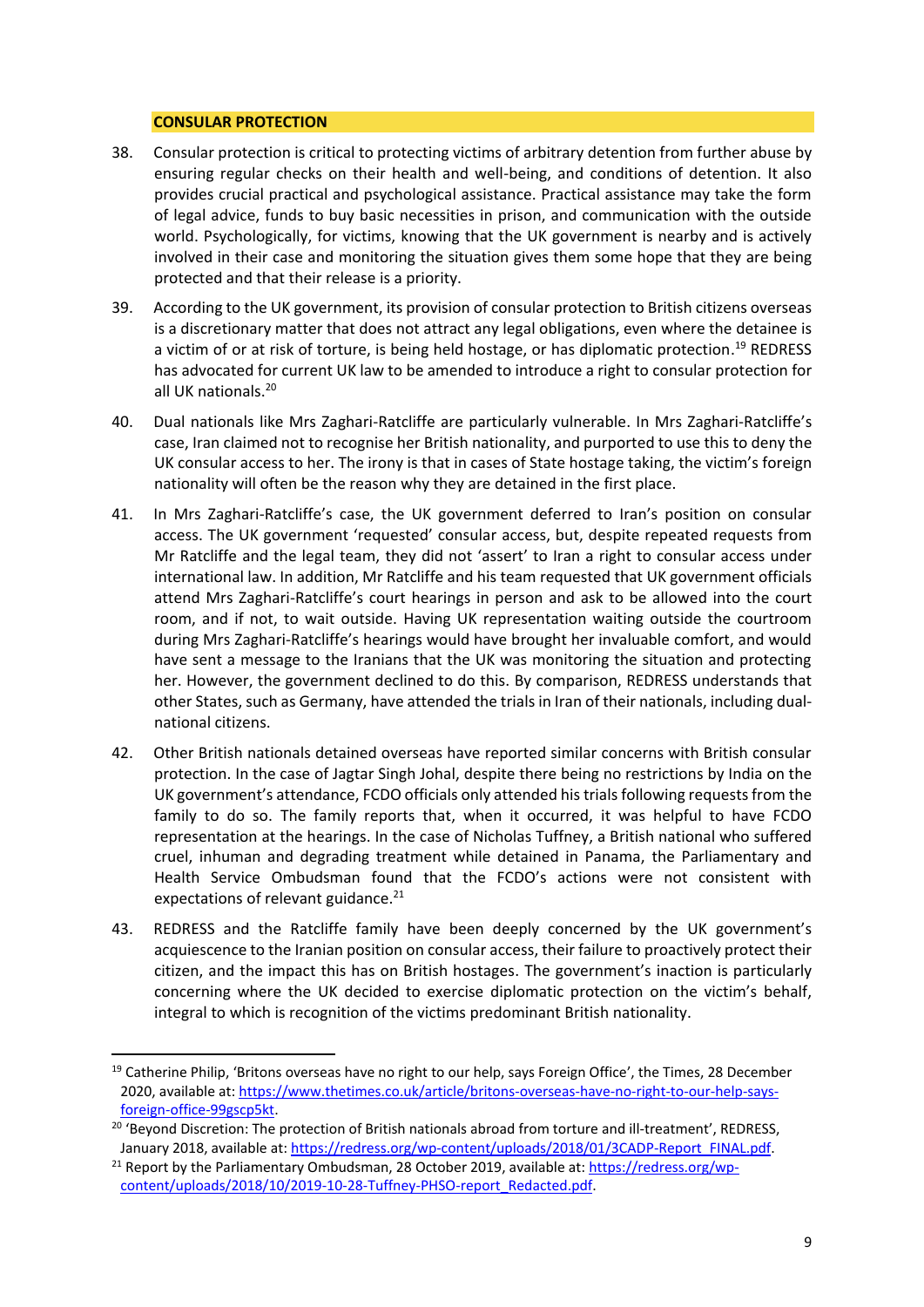**Recommendations:**

- 44. **The UK government should be more robust in its provision of consular protection to British nationals detained overseas who have suffered, or are at risk of, serious human rights violations, including asserting a right to consular access for British dual nationals under international law.**
- 45. **A right to consular protection should be introduced into UK law.**